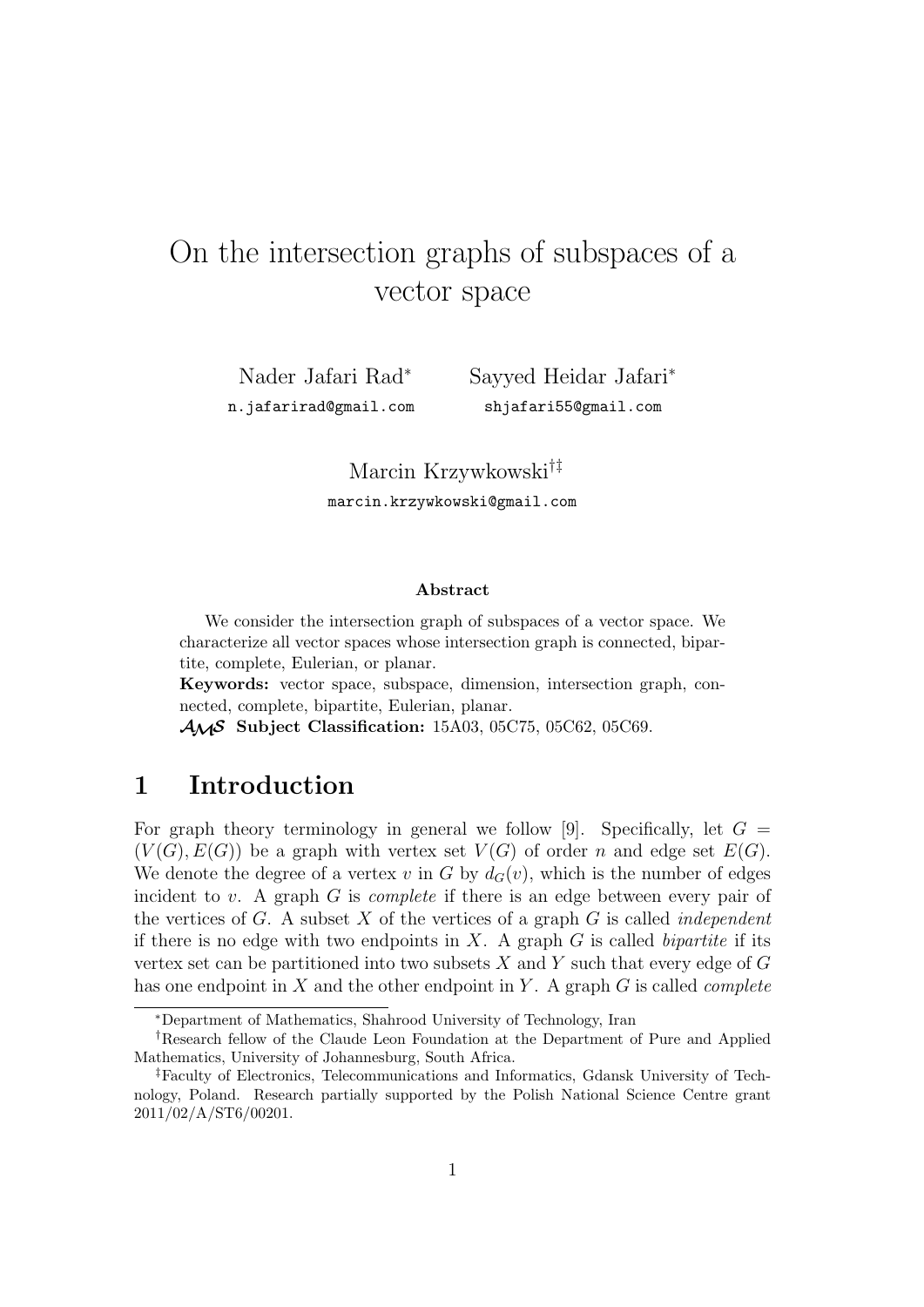if any two different vertices of *G* are adjacent. A complete graph on *n* vertices is denoted by  $K_n$ . The *complement*  $\overline{G}$  of a graph  $G$  is the graph with vertex set  $V(\overline{G}) = V(G)$ , and  $E(\overline{G}) = \{uv : uv \notin E(G)\}\$ . The *null* graph on *n* vertices is  $\overline{K_n}$ . A *path* of length *n* is an ordered list of distinct vertices  $v_0, v_1, \ldots, v_n$  such that  $v_i$  is adjacent to  $v_{i+1}$  for  $i = 1, 2, \ldots, n-1$ . We refer  $v_0 - v_1 - \ldots - v_n$  as a such path. A (*u, v*)-path is a path with endpoints *u* and *v*. A *cycle* is a path  $v_0, v_1, \ldots, v_n$  with the extra edge  $v_0v_n$ . For vertices *x* and *y* of *G*, let  $d(x, y)$  be the length of a shortest path from *x* to *y* ( $d(x, x) = 0$ , and  $d(x, y) = \infty$  if there is no path between x and y). The *diameter*  $diam(G)$  of G is maximum number  $d(x, y)$ , over all  $x, y \in V(G)$ . A graph *G* is *connected* if it has a  $(u, v)$ -path for each pair  $u, v \in V(G)$ . A graph is *Eulerian* if it has a closed trail containing all edges. A graph is *planar* if it can be drawn in the plane such that its edges intersect only at their ends. A set of pairwise independent edges in a graph *G* is called a *matching*. A matching is *perfect* if it is incident with every vertex of *G*.

Let  $F = \{S_i : i \in I\}$  be an arbitrary family of sets. The *intersection graph*  $G(F)$  is the one-dimensional skeleton of the nerve of *F*, i.e.,  $G(F)$  is the graph whose vertices are  $S_i$ ,  $i \in I$  and in which the vertices  $S_i$  and  $S_j$   $(i, j \in I)$  are adjacent if and only if  $S_i \neq S_j$  and  $S_i \cap S_j \neq \emptyset$  [8].

#### **Theorem 1** *(Marczewski [8]) Every simple graph is an intersection graph.*

The study of algebraic structures using the properties of graphs has become an exciting research topic in the last few decades, leading to many fascinating results and questions. It is interesting to study the intersection graph  $G(F)$  when the members of *F* have an algebraic structure. For the last few decades several mathematicians studied such graphs on various algebraic structures. These interdisciplinary studies allow us to obtain characterizations and representations of special classes of algebraic structures in terms of graphs and vice versa. The first step in this direction was taken by Bosak [2] in 1964. Then Cskny and Pollk [4] studied the graphs of subgroups of a finite group. Zelinka [10] continued the work on intersection graphs of nontrivial subgroups of finite abelian groups. Recently Chakrabarty et al. [3] studied intersection graphs of ideals of rings.

In this paper, we consider the intersection graph of subspaces of a vector space. For a vector space  $V$ , the *intersection graph of subspaces* of  $V$ , denoted by *G*(*V* ), is the graph whose vertices are in a one-to-one correspondence with proper nontrivial subspaces of *V* and two distinct vertices are adjacent if and only if the corresponding subspaces of *V* have a nontrivial (nonzero) intersection. Clearly the set of vertices is empty if  $dim(V) = 1$ .

In section 2, we state known and preliminary results which we use in the next sections. In section 3, we determine vertex degrees in the intersection graphs of subspaces of a vector space. In section 4, we characterize all vector spaces *V* which  $G(V)$  is Eulerian. In section 5, we characterize all vector spaces V which  $G(V)$  is connected, bipartite, complete or planar.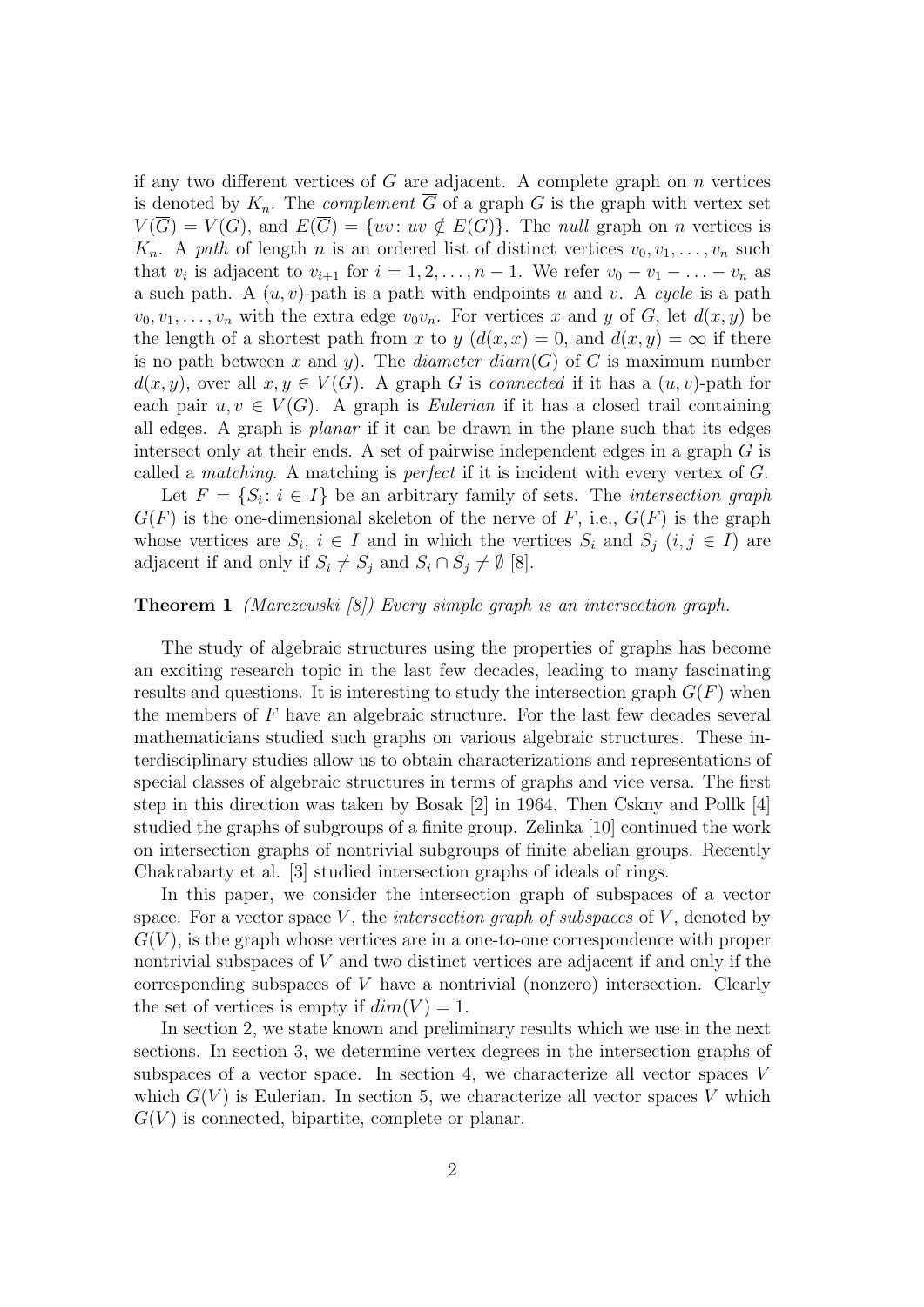Throughout this paper *V* is a vector space with  $\dim(V) = n$  on a finite field *F* with  $|F| = q$ . We also denote by 0 the zero subspace of a vector space.

# **2 Known and preliminary results**

In this section we state known and preliminary results which we use in the next sections.

**Lemma 2** Let *V* be a vector space and  $W \leq V$ . There is a subspace  $W'$  of *V* such that  $V = W \bigoplus W'$ .

**Proof.** The proof follows from the fact that any linearly independent subset of *V* can extend to a basis of *V* .

**Lemma 3** Let *V* be a vector space with  $\dim(V) < \infty$ , and let  $W \leq V$ . Then the map  $\phi\colon \{W': W' \leq V, W' \cap W = 0\} \to \frac{V}{W}$  defined by  $\phi(W') = \frac{W' \bigoplus W}{W}$  is *surjective.*

**Proof.** Let *T* be a subspace of  $\frac{V}{W}$ . Then  $T = \frac{W_1}{W}$  $\frac{W_1}{W}$ , where  $W \leq W_1 \leq V$ . By Lemma 2 there is a subspace *W'* of *V* such that  $W_1 = W \bigoplus W'$ . So  $T = \frac{W \bigoplus W'}{W}$  $\frac{\bigoplus W'}{W}$ .

**Corollary 4** *If W*, *W'* are two subspaces of *V* and  $W \cap W' = 0$ , then  $\dim(W') = 0$  $dim(\frac{W' \bigoplus W}{W})$  $\frac{\bigoplus W}{W}$ ).

**Proof.** Let  $A = \{a_1, a_2, \ldots, a_t\}$  be a basis for *W'*. It is easily seen that  $\{a_1 +$  $W, a_2 + W, \ldots, a_t + W$  is a basis for  $\frac{W' \bigoplus W}{W}$ .

**Lemma 5**  $(|6|)$  For two subspaces  $U, W$  of  $V$ , dim $(U+W) = \dim(U) + \dim(W)$ dim( $U \cap W$ ).

**Proposition 6** Let  $W, W'$  be two subspaces of  $V$  with  $\dim(W) = m$  and  $\dim(W') =$ *t. Then*  $|\{W_1: \dim(W_1) = t, W \bigoplus W' = W \bigoplus W_1\}| = q^{mt}$ .

**Proof.** Assume that  $W' = \langle a_1, a_2, \ldots, a_t \rangle$ . Let  $W_1$  be an arbitrary subspace of *V*. We prove that  $W_1 \in \{W_1: \dim(W_1) = t, W \bigoplus W' = W \bigoplus W_1\}$  if and only if  $W_1 = \langle b_1, b_2, \ldots, b_t \rangle$ , where  $b_i = a_i - w_i$ ,  $w_i \in W$ , and  $i = 1, 2, \ldots, t$ . Let  $W_1 \in \{W_1: \dim(W_1) = t, W \bigoplus W' = W \bigoplus W_1\}$ . Then  $W_1 + W = W' + W$ . So for each  $i \in \{1, 2, ..., t\}$ , there are  $b_i \in W_1, w_i \in W$  such that  $a_i = b_i - w_i$ . Let  $U = \langle b_1, b_2, \ldots, b_t \rangle$ . It is obvious that  $U \subseteq W_1$  and  $U + W = W_1 + W$ . It follows from Lemma 5 that  $U \cap W = 0$ . So  $U = W_1$ . The converse is similarly verified. We now count  $|\{W_1: \dim(W_1) = t, W \bigoplus W' = \bigoplus W_1\}|$ . For  $i = 1, 2, ..., t$ , there are  $q^m$  choices for  $w_i$ . Altogether, there are  $(q^m)^t$  choices.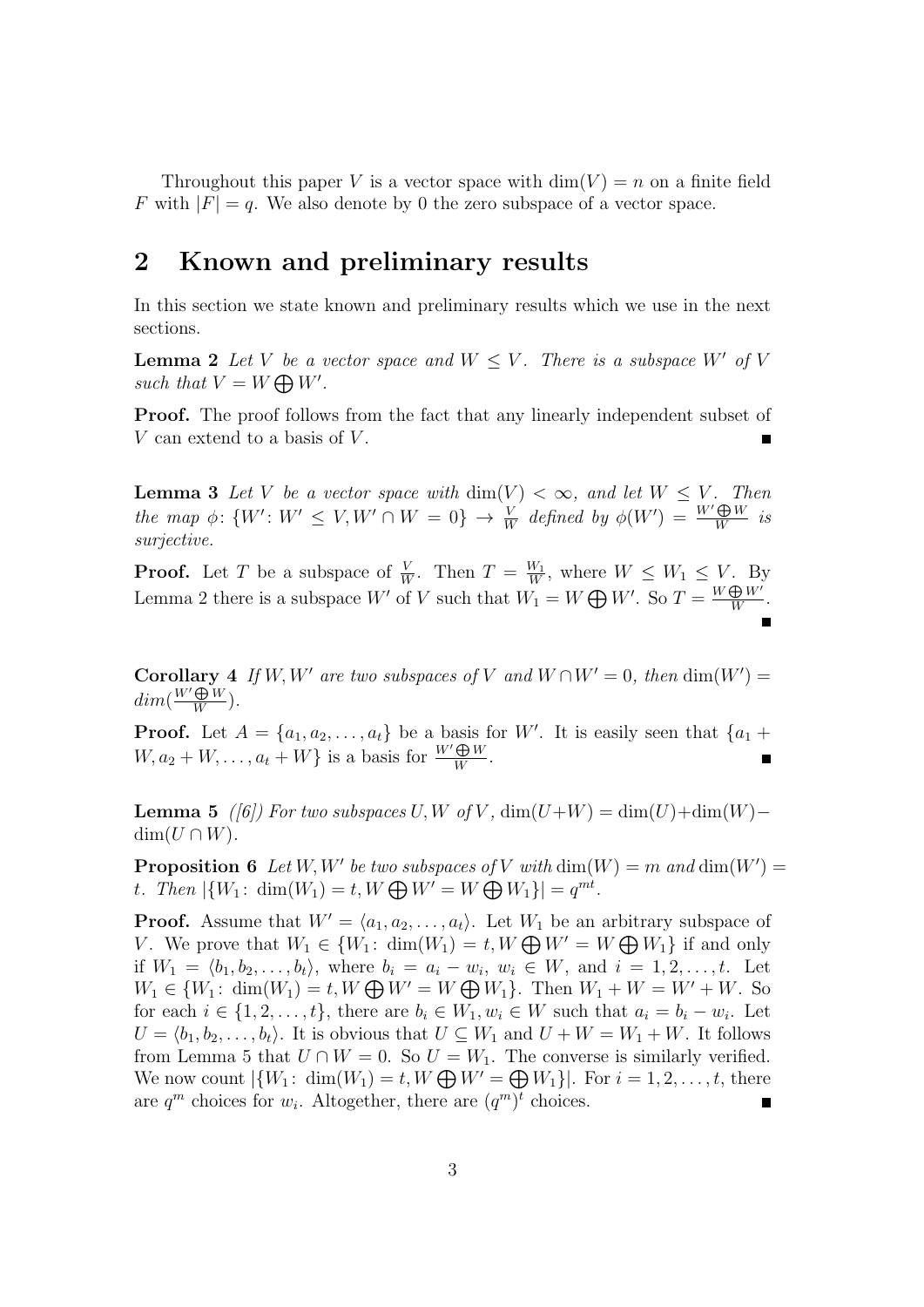### **3 Vertex degrees**

In this section we determine vertex degrees in the intersection graph of subspaces of a vector space. Let *F* be a finite field with  $|F| = q$ , and let *V* be an *n*dimensional vector space over *F*. For integer  $t \in \{1, 2, \ldots, n\}$ , the number of *t*-dimensional subspaces of *V* is given in [5] by

$$
\left[\begin{array}{c} n \\ t \end{array}\right]_q = \prod_{0 \le i < t} \frac{q^{n-i} - 1}{q^{t-i} - 1}.
$$

Assume that  $\left\lceil \frac{n}{2} \right\rceil$ 0 ] *q*  $= 1$  and  $\begin{bmatrix} n \\ 1 \end{bmatrix}$ *t* ] *q*  $= 0$  if  $t \notin \{0, 1, 2, \ldots, n\}.$ 

**Lemma 7** *If* dim(*W*) = *m, then* 

$$
|\{W': \dim(W') = t, W \cap W' = 0\}| = q^{mt} \left[ \begin{array}{c} n-m \\ t \end{array} \right]_q.
$$

 $\blacksquare$ 

**Proof.** Follows from Lemma 3 and Proposition 6.

**Corollary 8** *For* dim $(W) = m$ *,* 

$$
|\{W' : W \cap W' = 0\}| = \sum_{t=0}^{n-m} q^{mt} \left[ \begin{array}{c} n-m \\ t \end{array} \right]_q.
$$

A consequent of Corollary 8 leads to the following.

**Theorem 9** If  $\dim(W) = m$ , then

$$
\deg(W) = \sum_{t=0}^{n} \left[ \begin{array}{c} n \\ t \end{array} \right]_q - \sum_{t=0}^{n-m} q^{mt} \left[ \begin{array}{c} n-m \\ t \end{array} \right]_q - 2.
$$

**Corollary 10** *The degree of a vertex depends only to its dimension.*

**Observation 11** *For two subspaces*  $W_1, W_2$  *with* dim $(W_1) \leq$  dim $(W_2)$ *,* deg $(W_1) \leq$  $deg(W_2)$ .

**Proof.** Let  $\dim(W_1) \leq \dim(W_2)$ . There are two subspaces  $U_1, U_2$  of V such that  $\dim(U_1) = \dim(W_1)$ ,  $\dim(U_2) = \dim(W_2)$ , and  $U_1 \subseteq U_2$ . Since  $deg(U_1) \le$  $deg(U_2)$ , Corollary 10 completes the proof.

**Lemma 12** For 
$$
0 \le t < n + 1
$$
,  $\begin{bmatrix} n+1 \\ t \end{bmatrix}_q = q^t \begin{bmatrix} n \\ t \end{bmatrix}_q + \begin{bmatrix} n \\ t-1 \end{bmatrix}_q$ .  
\n**Corollary 13**  $\delta(G(V)) = \sum_{t=0}^{n-2} \begin{bmatrix} n-1 \\ t \end{bmatrix}_q - 1$ , and  
\n
$$
\Delta(G(V)) = \sum_{t=0}^{n} \begin{bmatrix} n \\ t \end{bmatrix}_q - q^{n-1} - 3.
$$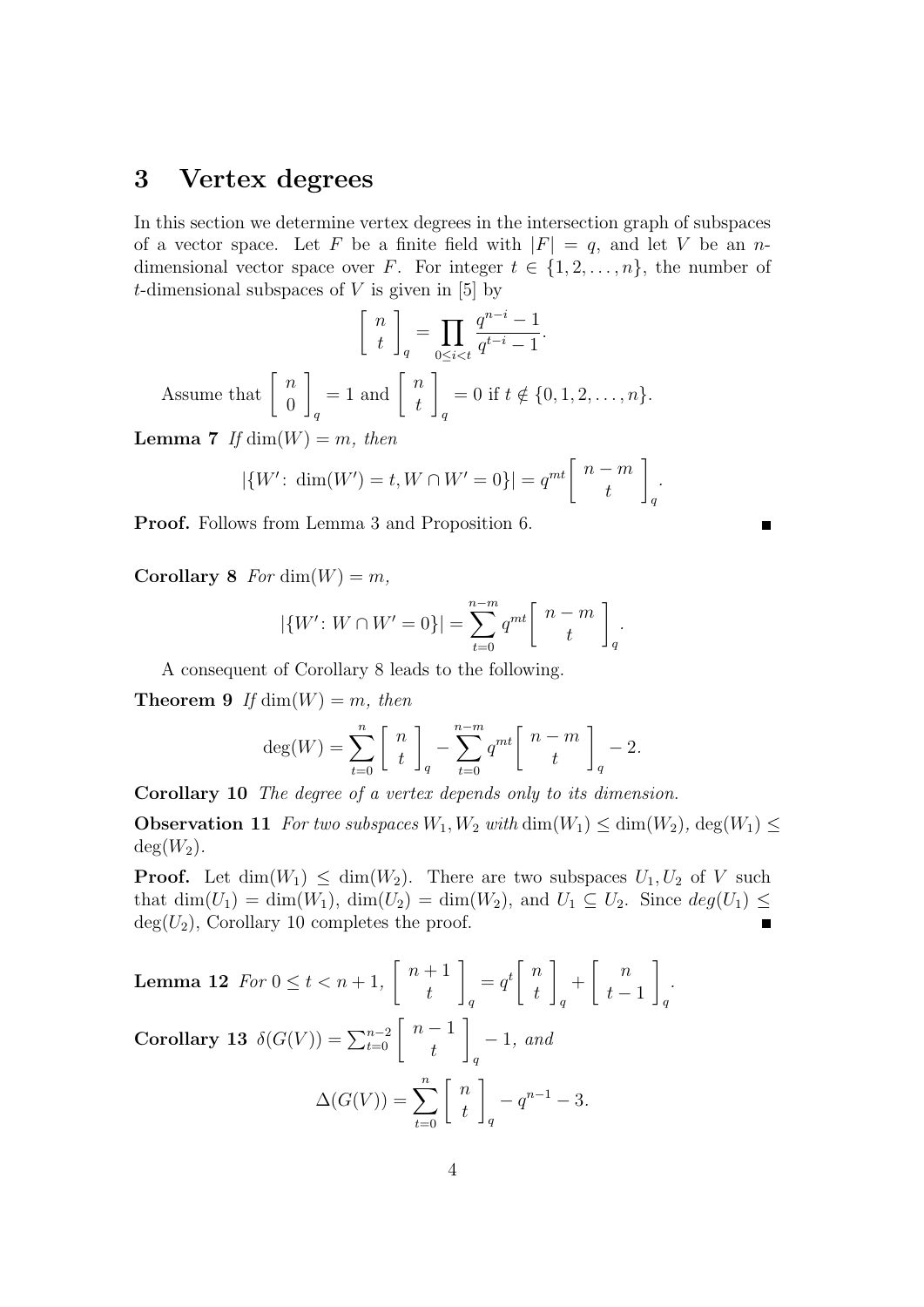### **4 Eulerian graphs**

Since *q*

In this section we characterize all vector spaces whose intersection graphs are Eulerian. It is well known that a graph *G* is Eulerian if and only of any vertex of *G* is of even degree.

**Lemma 14** *Let*  $n_1, n_2, \ldots, n_t$  *be positive odd numbers. For positives integers*  $m_1, m_2, \ldots, m_t$ ,  $\sum_{i=1}^tm_in_i$  is even if and only if  $\sum_{i=1}^tm_i$  is even.

**Lemma 15** *For*  $n \geq 1$ , *q odd*,  $\sum_{t=0}^{n} \begin{bmatrix} n \\ t \end{bmatrix}$ *t* ] *q is even.*

**Proof.** If  $n = 1$ , then  $\sum_{t=0}^{n} \begin{bmatrix} n \\ t \end{bmatrix}$ *t* ] *q*  $= 2$ . So we assume that  $n \geq 2$ . Notice that

$$
\sum_{t=0}^{n+1} \begin{bmatrix} n+1 \\ t \end{bmatrix}_q = \begin{bmatrix} n+1 \\ n+1 \end{bmatrix}_q + \sum_{t=0}^n \begin{bmatrix} n+1 \\ t \end{bmatrix}_q
$$
  
\n
$$
= 1 + \sum_{t=0}^n (q^t \begin{bmatrix} n \\ t \end{bmatrix}_q + \begin{bmatrix} n \\ t-1 \end{bmatrix}_q)
$$
  
\n
$$
= 1 + \sum_{t=0}^n q^t \begin{bmatrix} n \\ t \end{bmatrix}_q + \sum_{t=0}^n \begin{bmatrix} n \\ t-1 \end{bmatrix}_q
$$
  
\n
$$
= \sum_{t=0}^n q^t \begin{bmatrix} n \\ t \end{bmatrix}_q + \sum_{t=0}^{n-1} \begin{bmatrix} n \\ t \end{bmatrix}_q + \begin{bmatrix} n \\ n \end{bmatrix}_q
$$
  
\n
$$
= \sum_{t=0}^n q^t \begin{bmatrix} n \\ t \end{bmatrix}_q + \sum_{t=0}^n \begin{bmatrix} n \\ t \end{bmatrix}_q.
$$
  
\n
$$
q^0, q^1, \dots, q^n \text{ are odd, by Lemma 14, if } \sum_{t=0}^n \begin{bmatrix} n \\ t \end{bmatrix}_q \text{ is even, then } \sum_{t=0}^n q^t \begin{bmatrix} n \\ t \end{bmatrix}_q
$$

is even, and so  $\sum_{t=0}^{n+1} \begin{bmatrix} n+1 \\ t \end{bmatrix}$ ] is even. Now the result follows by an induction. *t q*  $\blacksquare$ 

**Theorem 16** *If*  $q$  *is even then*  $G(V)$  *is Eulerian if and only if*  $n$  *is an even greater than* 2*.*

**Proof.** First notice that if  $n = 2$ , then  $G(V)$  is not Eulerian. So we assume that  $n \geq 3$ . Let  $W \leq V$ , and  $dim(W) = m$ . Notice that

$$
\begin{aligned}\n\deg(W) &= \sum_{t=0}^{n} \left[ \begin{array}{c} n \\ t \end{array} \right]_q - \sum_{t=0}^{n-m} q^{mt} \left[ \begin{array}{c} n-m \\ t \end{array} \right]_q - 2 \\
&= \sum_{t=1}^{n} \left[ \begin{array}{c} n \\ t \end{array} \right]_q - \sum_{t=1}^{n-m} q^{mt} \left[ \begin{array}{c} n-m \\ t \end{array} \right]_q - 2\n\end{aligned}
$$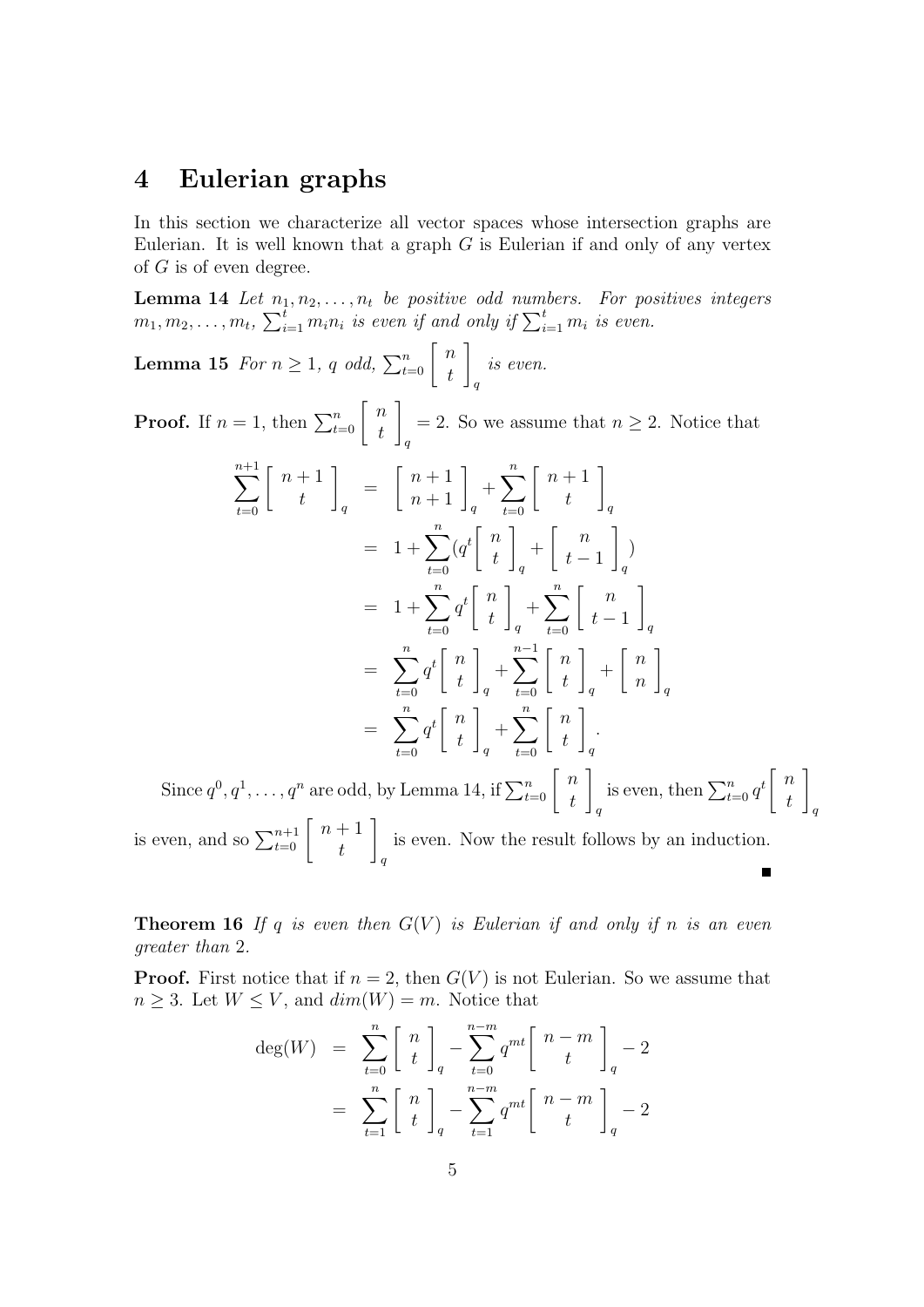is even if and only if  $\sum_{t=1}^{n} \begin{bmatrix} n \\ t \end{bmatrix}$ *t* ] *q* is even. But for any  $t \in \{1, 2, ..., n\}$ , [ *n t* ] *q* is odd. Now the result follows.

**Theorem 17** *If q is odd, then*  $G(V)$  *is Eulerian if and only if*  $n \geq 3$ *.* 

**Proof.** First notice that if  $n = 2$ , then  $G(V)$  is not connected and so is not Eulerian. Let  $n \geq 3$ . Let  $W \leq V$  and  $\dim(W) = m$ , where  $1 \leq m < n+1$ . By Theorem 9,

$$
deg(W) = \sum_{t=0}^{n} \begin{bmatrix} n \\ t \end{bmatrix}_q - \sum_{t=0}^{n-m} q^{mt} \begin{bmatrix} n-m \\ t \end{bmatrix}_q - 2.
$$
  
By Lemma 15,  $\sum_{t=0}^{n-m} \begin{bmatrix} n-m \\ t \end{bmatrix}_q$  and  $\sum_{t=0}^{n} \begin{bmatrix} n \\ t \end{bmatrix}_q$  are even. But  $q^0, q^m, \dots, q^{m(n-m)}$   
are odd. By Lemma 14,  $\sum_{t=0}^{n-m} q^{mt} \begin{bmatrix} n-m \\ t \end{bmatrix}_q$  is even. We deduce that  $deg(W)$   
is even.

# **5 Connected, bipartite and planar graphs**

In this section we characterize all vector spaces whose intersection graphs are connected, bipartite, complete, or planar.

**Lemma 18**  $G(V)$  *is the null graph if and only if*  $\dim(V) = 2$ *.* 

**Proof.** Let  $G(V)$  be the null graph. If  $\dim(V) \geq 3$ , then *V* contains at least two linear independent vectors  $a_1, a_2$ . It is obvious that  $\langle a_1, a_2 \rangle \neq V$ . Now  $\langle a_1, a_2 \rangle \cap \langle a_1 \rangle \neq 0$ . This contradiction implies that dim(*V*) = 2.

Conversely, suppose that  $\dim(V) = 2$ . Then any proper nontrivial subspace of *V* has dimension one. This implies that any proper nontrivial subspace of *V* is both minimal and maximal subspace. This means that  $G(V)$  has no edges.  $\blacksquare$ 

**Theorem 19**  $G(V)$  *is connected if and only if*  $\dim(V) \geq 3$ *.* 

**Proof.** Let *V* be a vector space, and  $dim(V) = n$ .

(=*⇒*) Follows by Lemma 18.

(←) Let *X*, *Y* be two proper nontrivial subspaces of *V*. Let  $a \in X$ ,  $b \in Y$ . Since dim $(V) \geq 3$ ,  $\langle a, b \rangle \neq V$ . Then  $\langle a, b \rangle \cap X \neq 0$  and  $\langle a, b \rangle \cap Y \neq 0$ . Now  $X - \langle a, b \rangle - Y$  is a path between *X* and *Y*. We conclude that  $G(V)$  is connected.

6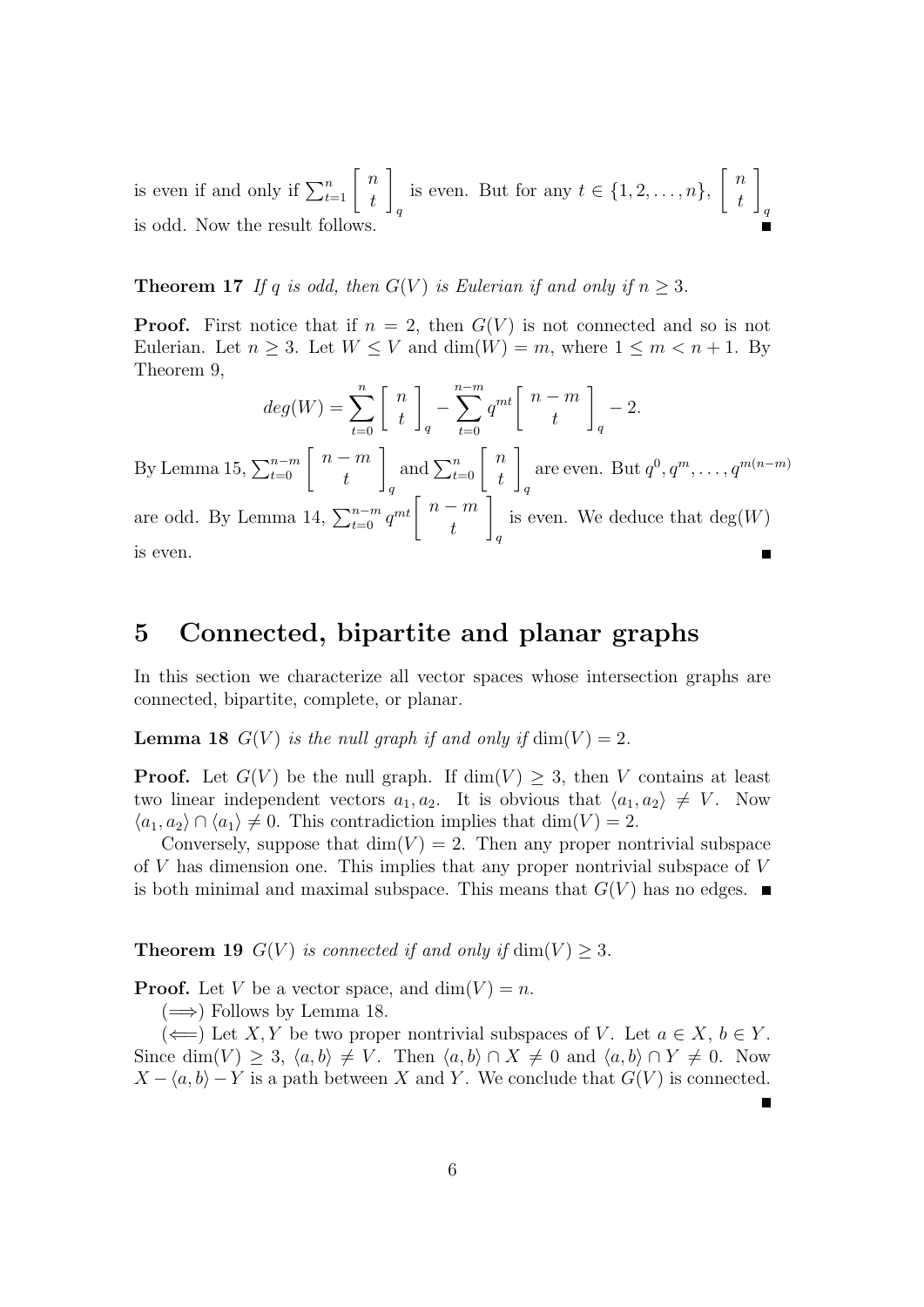**Lemma 20** *If* dim(*V*) > 3*, then*  $diam(G(V)) = 2$ *.* 

**Proof.** Since  $\dim(V) \geq 3$ , *V* contains two linear independent vectors *a*, *b*. Then  $\langle a \rangle \cap \langle b \rangle = 0$ . So  $diam(G(V)) \geq 2$ . On the other hand by the proof of Theorem 19, any two vertex of  $G(V)$  have a common neighbor. So  $diam(G(V)) \leq 2$ .

A consequent of Lemmas 18 and 20 we obtain the following.

**Corollary 21**  $G(V)$  *is never complete.* 

Next we give a characterization of vector spaces whose intersection graphs are bipartite. It is well known that a graph is bipartite if and only if it has no odd cycle.

**Theorem 22**  $G(V)$  *is bipartite if and only if*  $dim(V) = 2$ *.* 

**Proof.** First by Lemma 18,  $G(V)$  is bipartite if  $\dim(V) = 2$ . Suppose that  $\dim(V)$  > 3. Then *V* contains at least three linear independent vectors  $a_1, a_2, a_3$ . It is obvious that  $\langle a_i, a_j \rangle \neq V$  for  $1 \leq i, j \leq 3, i \neq j$ . Now  $\langle a_1, a_2 \rangle - \langle a_1, a_3 \rangle \langle a_2, a_3 \rangle - \langle a_1, a_2 \rangle$  form a cycle on three vertices, and so  $G(V)$  is not bipartite.

Next we study planarity of *G*(*V* ).

**Lemma 23** *If* dim(*V*)  $\geq$  3*, then G*(*V*) *contains a K*<sub>7</sub>*.* 

**Proof.** Let  $dim(V) \geq 3$  and let *W* be a subspace of *V* with  $dim(W) = n-3$ . Then  $\dim(\frac{V}{W}) = 3$ . It follows that  $\frac{V}{W}$  contains  $q^2 + q + 1$  subspaces  $\frac{W_1}{W}$ ,  $\frac{W_2}{W}$  $\frac{W_2}{W}, \ldots, \frac{W_{q^2+q+1}}{W}$  $\frac{2+q+1}{W},$ where  $\dim(\frac{W_i}{W}) = 2$  for  $i = 1, 2, ..., q^2 + q + 1$ . Also  $\dim(W_i) = n - 1$  for  $i = 1, 2, \ldots, q^2 + q + 1$ . Let  $i, j \in \{1, 2, \ldots, q^2 + q + 1\}$ , and  $i \neq j$ . Since  $\dim(W_i) = \dim(W_j) = n - 1$  we obtain  $W_i + W_j = V$ . By Lemma 5,  $\dim(W_i \cap$  $W_j$  = *n* − 2. So  $W_i \cap W_j \neq 0$ . This means that the subgraph of *G*(*V*) induced by  $W_1, W_2, \ldots, W_{q^2+q+1}$  is complete. Since  $q^2 + q + 1 \ge 7$ ,  $G(V)$  contains a  $K_7$ .

As a consequent of Lemmas 18 and 23 we obtain the following characterization.

**Theorem 24**  $G(V)$  *is planar if and only if*  $dim(V) = 2$ *.*